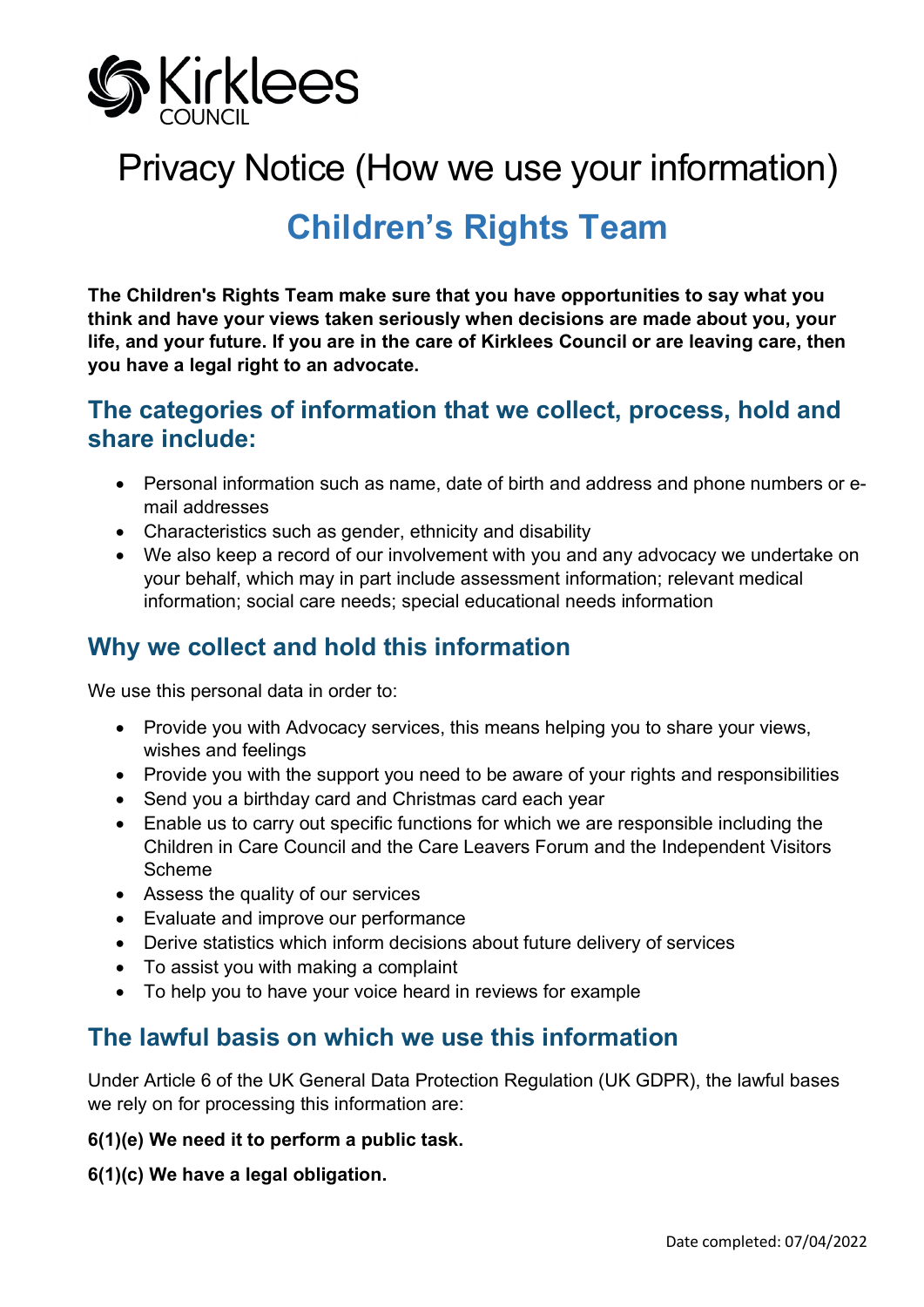

These legal bases are underpinned by acts of legislation that dictate what actions can and should be taken by local authorities. This includes, but may not be limited to:

- Care Act 2014
- Health and Social Care Act 2015
- Children's Act 1989

In order to do this work, we also need to collect some special category data. This is personal data that needs more protection because it is sensitive. Under Article 9 of the UK General Data Protection Regulation (UK GDPR), the lawful bases we rely on for processing special category information are

#### **9(2)(g) Reasons of substantial public interest (with a basis in law)**

#### **9(2)(h) Health or social care (with a basis in law)**

### **How we store your personal information**

Your information is safely and securely stored on Kirklees Council's secure network drives and databases which have access restricted to a limited number of staff members.

We will hold the information about you for no longer than is reasonably necessary. The length of time we will hold your information will vary depending upon government guidelines. For example, Social Care records for children who are looked after must be retained for 75 years from your date of birth; for child protection cases it is 35 years after closure of the case. In some instances where multiple amounts of information are stored within our electronic records system, with different retention periods we will need to keep all of your information for the longest specified amount of time. Should you require further information on how long your information will be retained, please contact us at childrens.rights@kirklees.gov.uk

At the end of the requisite time frame the records will be manually deleted.

## **Who we may share your information with**

We may sometimes share the information we have collected about you where it is necessary, lawful and fair to do so. In each case we will only share the minimum amount of information, only when required, for the following reasons:

- To safeguard vulnerable children and young people.
- To develop policies.
- To manage local authority performance.
- To identify and encourage good practice.

We may share this information with:

• Other services within Kirklees Council.